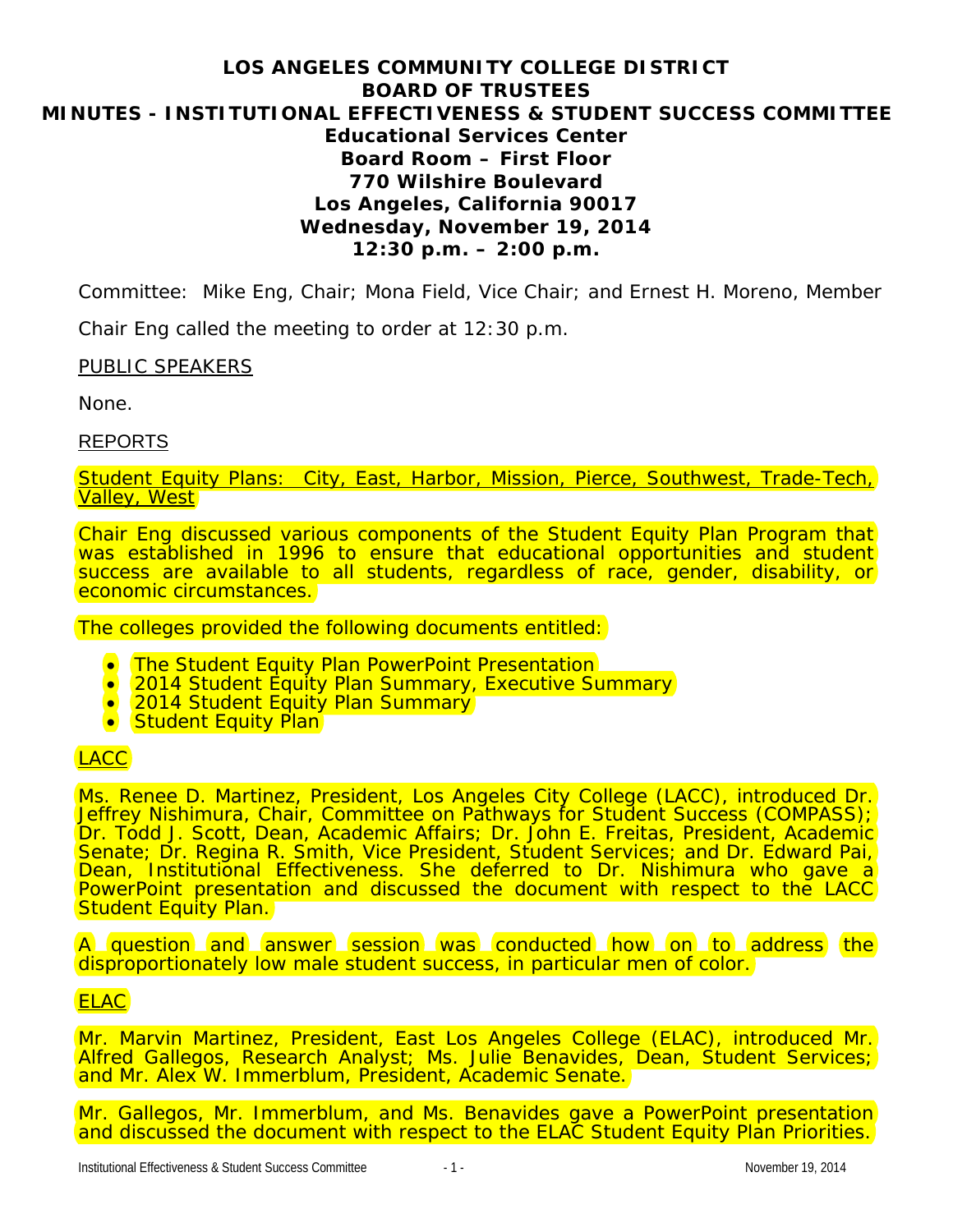Member Moreno expressed his concern that there is no evidence of student success in the "Plans for Improvement." He requested that data be provided demonstrating that the results are effective for all nine colleges.

# LAHC

Dr. Otto W.K. Lee, President, Los Angeles Harbor College (LAHC), introduced Ms. Susan McMurray, President, Academic Senate, who gave a PowerPoint presentation and discussed the document with respect to LAHC Student Equity Plan Proposed Strategies and Anticipated Outcomes.

Chair Eng expressed his concern that Pacific Islanders were not included in the matrix.

Ms. McMurray indicated that the data will be provided to the Committee.

# LAMC

Mr. Michael K. Allen, Vice President, Academic Affairs, Los Angeles Mission College (LAMC); Ms. Patricia V. Chow, Research Analyst; Ms. Leslie Milke, President, Academic Senate; and Dr. Sarah L. Master, Dean, Institutional Effectiveness, gave a PowerPoint presentation and discussed the document with respect to various components regarding the LAMC 2014 Student Equity Plan Proposed Strategies and Anticipated Outcomes.

Chair Eng recommended that the colleges share its proven success strategies regarding student outcomes.

# LAPC

Dr. Kathleen F. Burke, President, Los Angeles Pierce College, introduced Dr. Earic B. Dixon-Peters, Vice President, Student Services and Dr. Crystal R. Kiekel, Director, **Center for Academic Success.** 

Dr. Kiekel and Dr. Dixon-Peters discussed the document with respect to various components regarding the LAPC 2014 Student Equity Plan Strategies, Expected **Impact and Evaluation.** 

## LASC

Dr. Linda D. Rose, President, Los Angeles Southwest College (LASC), introduced Dr. Oscar M. Cobian, Acting Vice President, Student Services; Mr. Phillip T. Briggs, Dean, Institutional Effectiveness; and Ms. Sabrena Turner-Odom, Director, Student Success. She indicated that she has attended several meetings with members of the community to inquire as to the issues/concerns they have with respect to the low enrollment rate of the male population and to inform them about the many educational opportunities offered at LASC.

Dr. Cobian gave a PowerPoint presentation and discussed the document with respect to various components regarding the LASC 2014 Student Equity Plan **Strategies and Anticipated Outcomes.**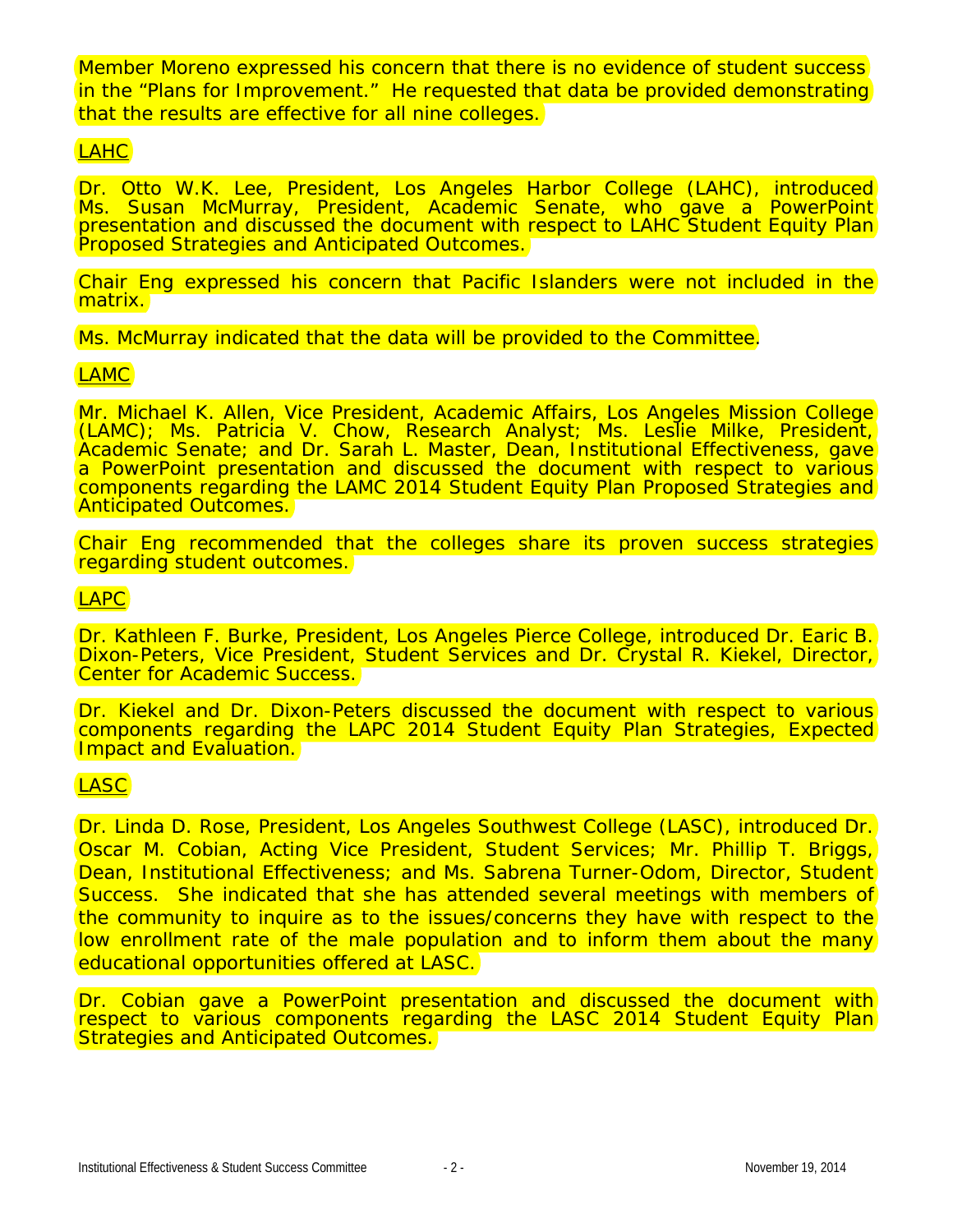# LATTC

Mr. Laurence Frank, President, Los Angeles Trade-Technical College (LATTC), introduced Dr. Kaneesha K. Tarrant, Vice President, Student Services; Ms. Leticia L. Barajas, Vice President, Academic Affairs & Workforce/Economic Development; and Dr. Anna Badalyan, Dean, Institutional Effectiveness.

Dr. Tarrant, Ms. Barajas, and Dr. Badalyan, gave a PowerPoint presentation and discussed the document with respect to various components regarding the LATTC 2014 Student Equity Plan Strategies and Anticipated Outcomes.

## LAVC

Dr. Erika A. Endrijonas, President, Los Angeles Valley College, introduced Mr. Florentino Manzano, Vice President, Student Success; Ms. Karen E. Darr, Vice President, Academic Affairs; and Ms. Michelle Fowles, Dean, Economic Development.

Mr. Manzano gave a PowerPoint presentation and discussed the document with respect to various components regarding the LAVC 2014 Student Equity Plan Strategies and Expected Outcomes.

## **WLAC**

Dr. Nabil Abu-Ghazaleh, President, West Los Angeles College, introduced Ms. Phyllis Braxton, Vice President, Student Success and Ms. Rebecca W. Tillberg, Dean, Research and Planning.

Ms. Braxton and Ms. Tillberg gave a PowerPoint presentation and discussed the document with respect to various components regarding the WLAC 2014 Student Equity Plan Strategies and Anticipated Outcomes.

Vice Chair Field expressed her appreciation to everyone involved in preparing all the materials regarding the Student Equity Plans.

Motion by Vice Chair Field, seconded by Member Moreno, to recommend to the full Board the approval of the Student Equity Plans for Los Angeles City College, East Los Angeles College, Los Angeles Harbor College, Los Angeles Mission College, Los Angeles Pierce College, Los Angeles Southwest College, Los Angeles Trade-<br>Technical College, Los Angeles Valley College, and West Los Angeles College; with the condition that the Student Equity Plans address the following issues and concerns raised by the Committee members at today's meeting and be brought back to the Committee in the Spring of 2015.

- 1. A plan on how to address the disproportionately low male student success; in **particular men of color.**
- 2. Trustee Moreno expressed his concern that there is no evidence that the plans for improving student success are working. He requested that data be provided demonstrating that the results are effective for all nine colleges.
- 3. Chair Eng recommended that the colleges share its proven success strategies regarding positive student outcomes.
- 4. Chair Eng expressed his concern that Pacific Islanders are not included in the matrix.
- 5. Chair Eng requested that all the materials presented by the colleges be standardized.

Chair Eng requested that Chancellor Rodriguez express his opinion that the Student Equity Plans have met all the requirements set by the State, which are being presented at today's Board meeting for action.